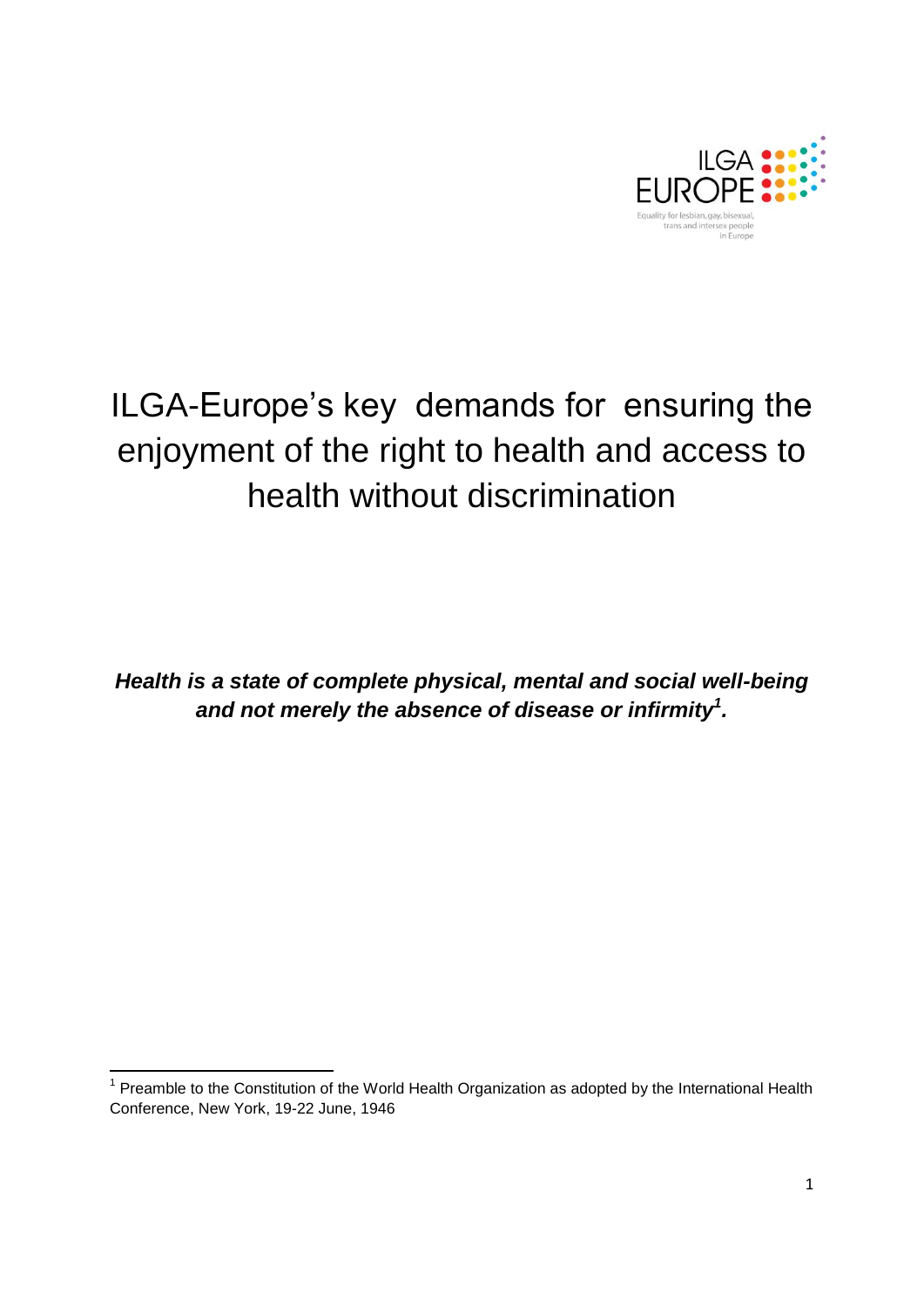Position on the right to the highest attainable standard of health of lesbian, gay, bisexual, trans and intersex (LGBTI) people

ILGA-Europe advocates for policies and laws that fully respect, protect and fulfill the right to health of LGBTI people. This implies not only negative obligations (prohibiting policies that violate the physical integrity of LGBTI people) but also positive measures (facilitating access to services, promoting healthy behaviours, etc.).

Therefore, ILGA-Europe calls for the removal of all discriminatory legislation, policies and practices in the area of health. LGBTI people must have access to appropriate and patient-centered healthcare systems that fully meet their health needs.

The identities of LGBTI people should not be pathologised or their bodies medicalised. Individuals who need or wish specific treatments should be informed about their long-term consequences, and those treatments should then be made accessible and affordable.

## Key demands

**A. Prohibiting discriminatory legislation, policies and practices in the area of health**

*Across Europe today, LGBTI people continue to face discriminatory practices and violations of their right to health. Addressing these is a precondition to improve the physical and mental health of LGBTI people.* 

- It should be prohibited to deny health services (e.g. cancer screening, access to psychological support or to fertility treatments, etc.) on the ground of the sexual orientation, the gender identity, the gender expression or the sex characteristic of a person.
- All 'therapies' (psychological or hormonal treatments) proposed to a patient to 'treat' their sexual orientation should be strictly forbidden. Sexual orientation is not a disease and cannot be treated.
- Healthcare institutions should prevent and prohibit discriminatory and stigmatising practices and make their commitment visible (e.g. by providing a non-discrimination policy statement or by signing an anti-discrimination charter).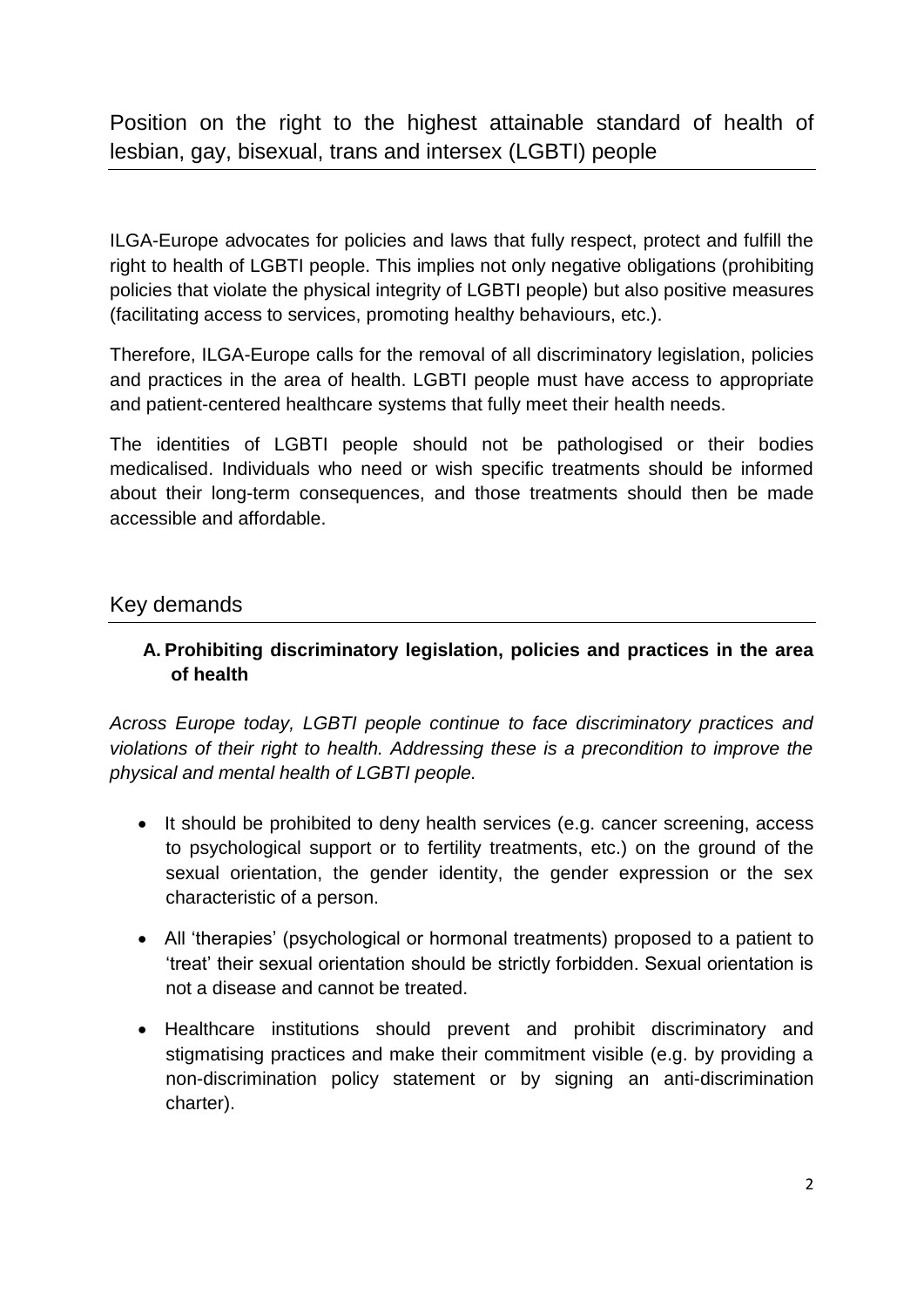- Same-sex partners of patients should be consulted in the decision-making on the care provided to their partners and they should not face restrictions to their right to visit their partners while in hospital or clinic. This same measure should apply for their children too.
- Medical curricula and textbooks should be reviewed to ensure that they do not reinforce heterosexism, homophobia and transphobia, and that they provide appropriate and updated information on medical issues without hidden discriminatory undertones on the grounds of sexual orientation, gender identity, gender expression and sex characteristics.

## **B. Ensuring patient-centered health systems and environments for LGBTI users**

*LGBTI people are more likely to take care of their own health and to disclose important information on their needs if they feel respected, safe and empowered.*

- Health policies and programmes, health surveys, research, evaluation, and prevention mechanisms should expressly include specific health needs of LGBTI people when relevant.
- Policies and programmes addressing mental health issues should take into account episodes of stigmatisation and discrimination LGBTI people may have faced, both within and outside health systems.
- All young people should have access to sex and relationship education. It should be available to all independently of their sexual orientation, health status, disability, ethnic origin or faith.
- Efforts should be made to reach out to men who have sex with men (MSM) and trans persons in particular and to inform them on the various options they can be offered in an HIV and others sexually transmittable infections prevention strategies. Testing should be promoted, and access to treatment be available and affordable.
- Specific attention should be brought to the health of young and elderly LGBTI people, LGBTI people with disabilities or coming from a minority ethnic background, as they are more at risk of being invisible and their health needs are likely not to be met.
- Initial and life-long training of healthcare practitioners should comprise information on the specific health needs of LGBTI people. This includes knowledge about specific health inequalities affecting LGBTI people – minority stress, drugs and alcohol misuse, tobacco use, eating disorders, avoidance of